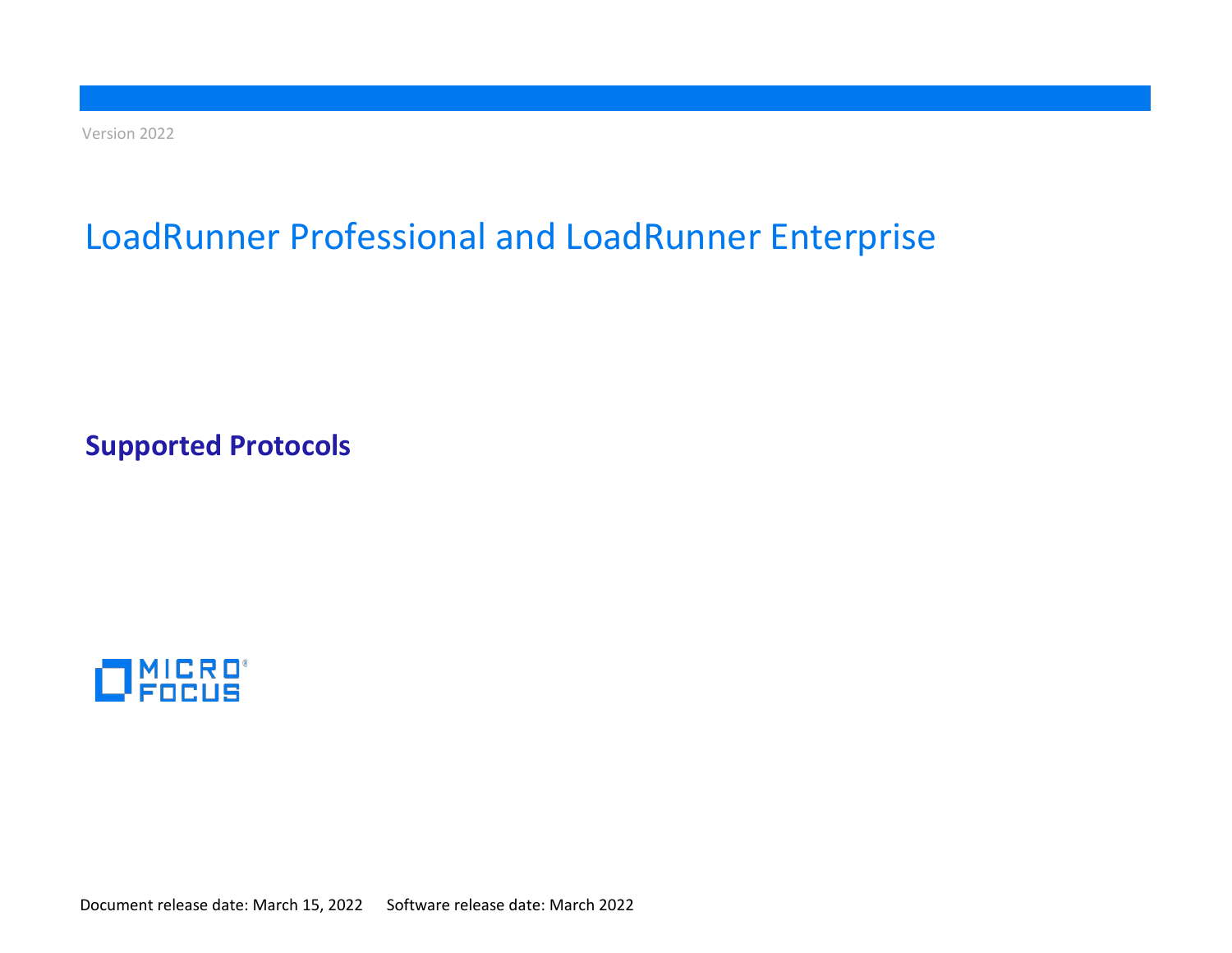#### **Legal Notices**

#### **Disclaimer**

Certain versions of software and/or documents ("Material") accessible here may contain branding from Hewlett-Packard Company (now HP Inc.) and Hewlett Packard Enterprise Company. As of September 1, 2017, the Material is now offered by Micro Focus, a separately owned and operated company. Any reference to the HP and Hewlett Packard Enterprise/HPE marks is historical in nature, and the HP and Hewlett Packard Enterprise/HPE marks are the property of their respective owners.

#### **Warranty**

The only warranties for Seattle SpinCo, Inc. and its subsidiaries ("Seattle") products and services are set forth in the express warranty statements accompanying such products and services. Nothing herein should be construed as constituting an additional warranty. Seattle shall not be liable for technical or editorial errors or omissions contained herein. The information contained herein is subject to change without notice.

#### **Restricted Rights Legend**

Confidential computer software. Except as specifically indicated, valid license from Seattle required for possession, use or copying. Consistent with FAR 12.211 and 12.212, Commercial Computer Software, Computer Software Documentation, and Technical Data for Commercial Items are licensed to the U.S. Government under vendor's standard commercial license.

#### **Copyright Notice**

© Copyright 1993 - 2022 Micro Focus or one of its affiliates.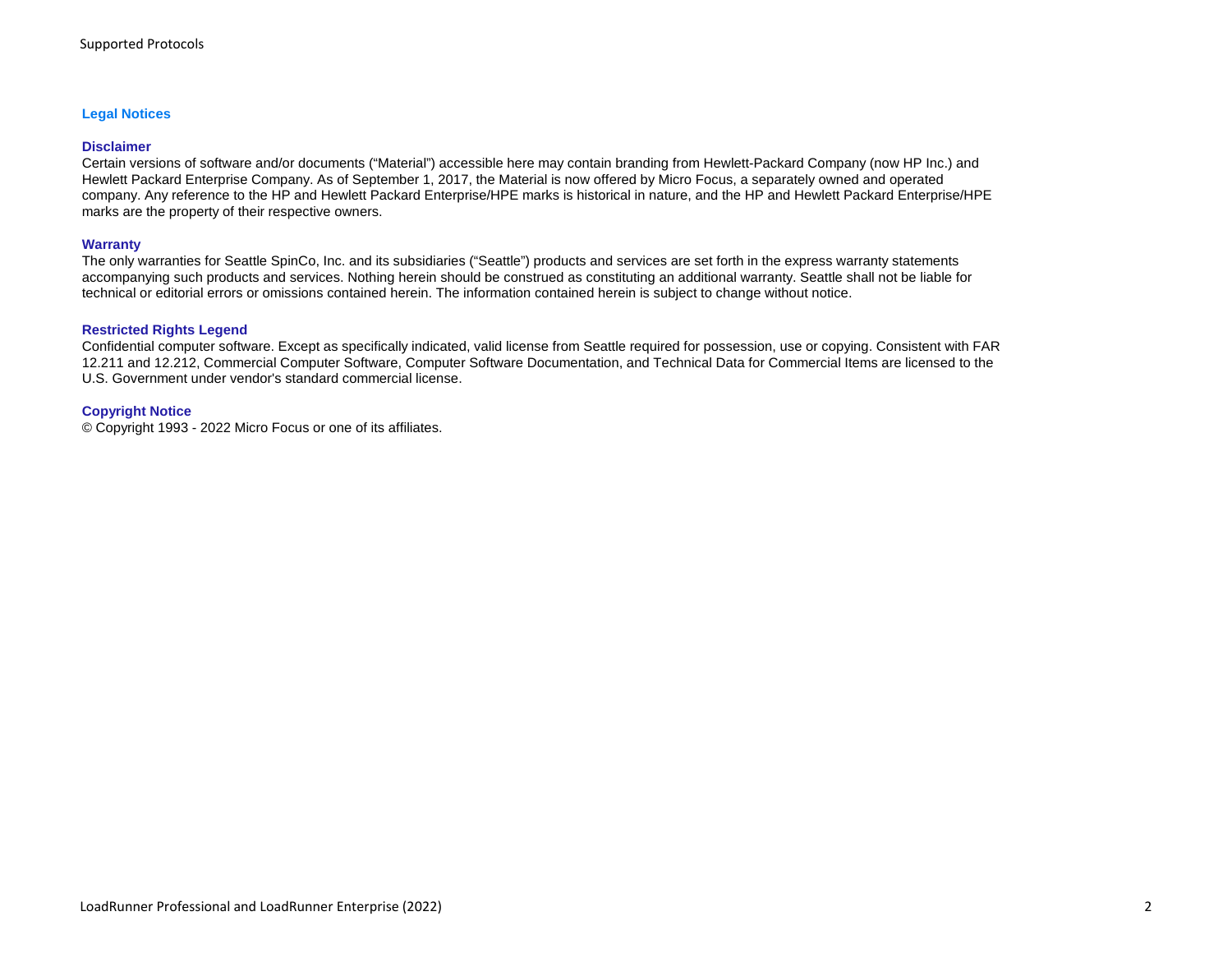## **Protocols**

The following table lists the supported Vuser protocols in LoadRunner. Software must be supported by both LoadRunner and the vendor. We recommend checking the relevant product support matrix from the vendor.

| Protocol                       | Application                                                                                                               | <b>Application supported</b><br>versions                                                             | Server supported<br>versions                                                                                                                                                     | <b>Native 64-</b><br>bit client<br>recording | 64-bit<br>replay | Async        | IP <sub>v6</sub><br>support | IP.<br>spoofing<br>support | <b>NV 2022</b><br>support | <b>Load Generator OS</b> | Multi-<br>protocol | <b>Comments</b>                                                                                                                                                                                                                                                                                                                                                                       |
|--------------------------------|---------------------------------------------------------------------------------------------------------------------------|------------------------------------------------------------------------------------------------------|----------------------------------------------------------------------------------------------------------------------------------------------------------------------------------|----------------------------------------------|------------------|--------------|-----------------------------|----------------------------|---------------------------|--------------------------|--------------------|---------------------------------------------------------------------------------------------------------------------------------------------------------------------------------------------------------------------------------------------------------------------------------------------------------------------------------------------------------------------------------------|
| Remote protocols               |                                                                                                                           |                                                                                                      |                                                                                                                                                                                  |                                              |                  |              |                             |                            |                           |                          |                    |                                                                                                                                                                                                                                                                                                                                                                                       |
| Citrix ICA                     | Citrix Workspace for<br>Windows                                                                                           | Citrix Workspace 1912 without<br>cumulative patch (19.12.0.119),<br>2009.6, 2010, 2109 (Replay only) | XenApp and XenDesktop<br>7.15<br>Citrix Virtual Apps and<br>Desktops 1912, 2009,<br>2103                                                                                         | N                                            | $\,$ N           | N            | Y                           | N                          | Y                         | Any supported Windows OS | Y                  | For recording, use Citrix multiprotocol with Web.<br>Citrix Agent supports XenApp and XenDesktop servers.<br>Network Virtualization supports Load Generator mode only.<br>Recommended client version is Citrix Workspace 19.12.0.119.<br>Citrix Agent supports text-trapping functions<br>(ctrx_sync_on_text_ex and ctrx_get_text) only on Windows<br>8.1 and Windows Server 2012 R2. |
| RDP (Remote Desktop Protocol)  | Remote Desktop<br>Connection                                                                                              | 8.1, 10, 10.2, 10.4, 10.6, 10.7, 10.8 Windows 10 (1909, 20H2,                                        | Windows 8.1<br>Windows Server 2012<br>Standard/R2<br>Windows 11 (21H2)<br>Windows Server 2016<br>Windows Server 2019                                                             | Y                                            | $\overline{N}$   | $\,N\,$      | $\mathsf{Y}$                | Y                          | Y                         | Any supported Windows OS | $\mathsf{v}$       | Requires workaround connection to Windows 10 or<br>Windows Server 2016.                                                                                                                                                                                                                                                                                                               |
| Teradici PCoIP                 | Teradici PCoIP Client and<br>compatible<br>implementations                                                                | N/A                                                                                                  | <b>Teradici PCoIP Agent</b><br>2.14.0<br>Teradici PCoIP<br>Connection Manager 1.8.0<br>$-1.8.2$<br><b>Teradici PCoIP Security</b><br>Gateway 1.14 - 1.14.1<br>VMware Horizon 7.0 | Y                                            | Y                | $\mathsf{N}$ | N                           | N                          | Y                         | Any supported Windows OS | N                  | Network Virtualization supports Load Generator mode only.<br>LoadRunner PCoIP client does not support connection to<br>application pools (published applications). You can connect to<br>desktop pools only.<br>Starting LRP 2021 R2, PCoIP protocol supports only 64-bit<br>record and replay.                                                                                       |
| RTE (Remote Terminal Emulator) | PowerTerm for Micro<br>Focus (built-in version with<br>LoadRunner Professional).<br>Supported modes: 3270,<br>5250, VTxxx | 14                                                                                                   | N/A                                                                                                                                                                              | ${\sf N}$                                    | ${\sf N}$        | $\,N\,$      | Y                           | N                          | Y                         | Any supported Windows OS | N                  |                                                                                                                                                                                                                                                                                                                                                                                       |
| <b>GUI protocols</b>           |                                                                                                                           |                                                                                                      |                                                                                                                                                                                  |                                              |                  |              |                             |                            |                           |                          |                    |                                                                                                                                                                                                                                                                                                                                                                                       |
| SAP GUI                        | SAP GUI for Windows                                                                                                       | 7.60<br>7.70                                                                                         | SAP R/3 4.60c<br>SAP ERP ECC 5.0<br>SAP ERP ECC 6.0<br>SAP HANA Edition                                                                                                          | $\,N\,$                                      | $\,$ N           | N            | Y                           | N                          | Y                         | Any supported Windows OS | Y                  |                                                                                                                                                                                                                                                                                                                                                                                       |
|                                | MS Internet Explorer                                                                                                      | IE 11                                                                                                |                                                                                                                                                                                  |                                              |                  |              |                             |                            |                           |                          |                    |                                                                                                                                                                                                                                                                                                                                                                                       |
| TruClient - Web                | Chromium                                                                                                                  | Built-in 96.0.4664.45 (64-bit)                                                                       | N/A                                                                                                                                                                              | Y                                            | Y                | N/A          | Y                           | Y                          | Y                         | Any supported Windows OS | N                  | TruClient Browser is based on Mozilla technology.                                                                                                                                                                                                                                                                                                                                     |
|                                | <b>TruClient Browser</b>                                                                                                  | Built-in 88.0.2.7908 (64-bit)                                                                        |                                                                                                                                                                                  |                                              |                  |              |                             |                            |                           |                          |                    |                                                                                                                                                                                                                                                                                                                                                                                       |
| TruClient - Mobile Web         | <b>TruClient Browser</b>                                                                                                  | Built-in 88.0.2.7908 (64-bit)                                                                        | N/A                                                                                                                                                                              | Y                                            | Y                | N/A          | Y                           | Y                          | Y                         | Any supported Windows OS | N                  |                                                                                                                                                                                                                                                                                                                                                                                       |
|                                |                                                                                                                           |                                                                                                      |                                                                                                                                                                                  |                                              |                  |              |                             |                            |                           |                          |                    |                                                                                                                                                                                                                                                                                                                                                                                       |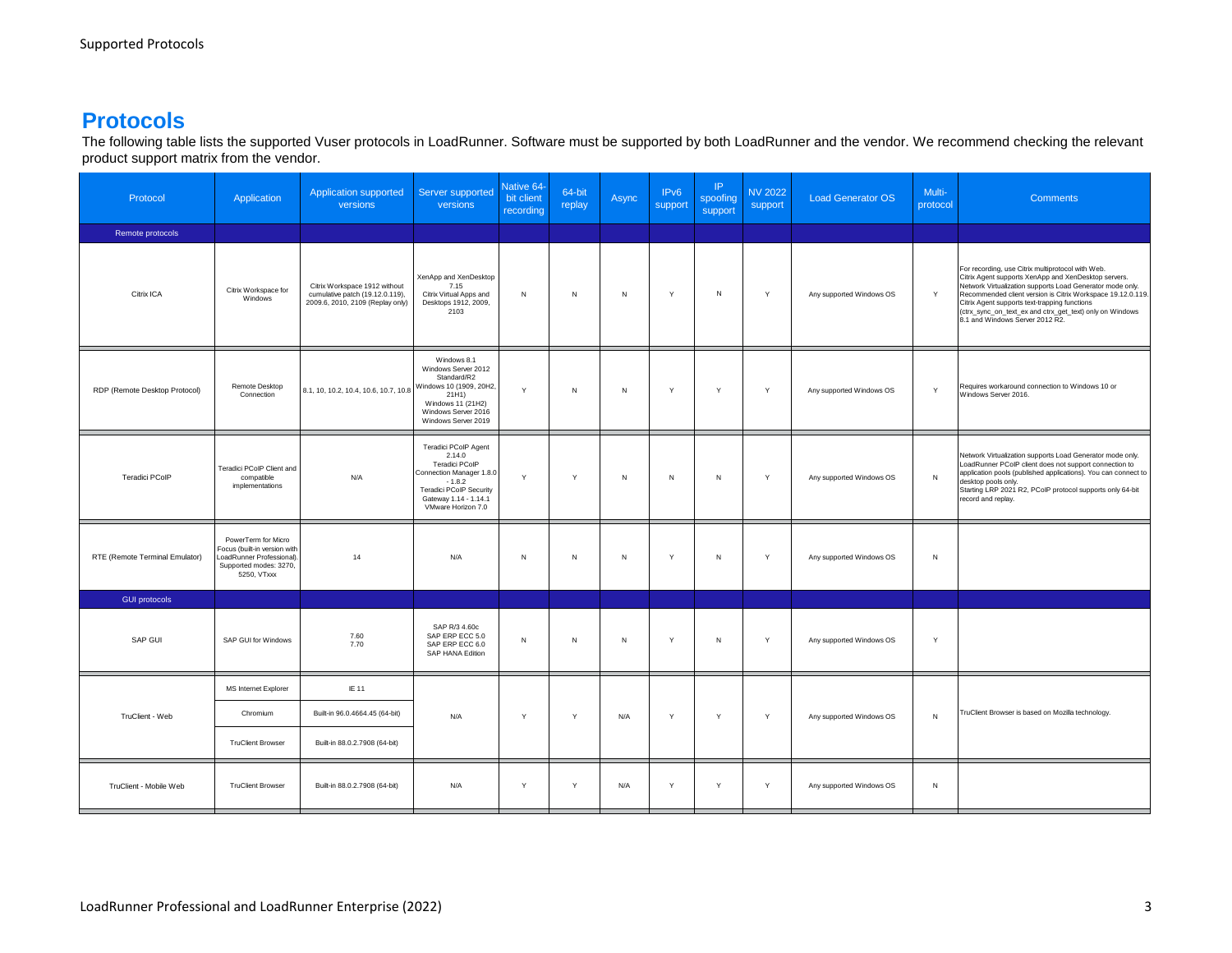### Supported Protocols

| Protocol                                                              | Application                | Application supported<br>versions                 | Server supported<br>versions                              | Native 64-<br>bit client<br>recording | 64-bit<br>replay    | Async               | IP <sub>v6</sub><br>support | IP<br>spoofing<br>support | <b>NV 2022</b><br>support                     | <b>Load Generator OS</b>                        | Multi-<br>protocol | <b>Comments</b>                                                                                                                                                                                                        |
|-----------------------------------------------------------------------|----------------------------|---------------------------------------------------|-----------------------------------------------------------|---------------------------------------|---------------------|---------------------|-----------------------------|---------------------------|-----------------------------------------------|-------------------------------------------------|--------------------|------------------------------------------------------------------------------------------------------------------------------------------------------------------------------------------------------------------------|
| TruClient - Native Mobile                                             |                            | Refer to the UFT Mobile documentation for details | UFT Mobile 2021 R1                                        | N/A                                   | N/A                 | N/A                 | N/A                         | N/A                       | Y (supported<br>through UFT<br>Mobile server) | Any supported Windows OS                        | ${\sf N}$          | UFT Mobile is required for this protocol.<br>Physical devices are necessary to record and replay scripts.<br>TruClient Native Mobile Brower is based on Mozilla technology<br>and has built-in version 50.0.0 (64-bit) |
| Add-in protocols                                                      |                            |                                                   |                                                           |                                       |                     |                     |                             |                           |                                               |                                                 |                    |                                                                                                                                                                                                                        |
| C++.NET Template<br>(Visual Studio Add-in)                            | <b>MS Visual Studio</b>    | 2015, 2017, 2019                                  | N/A                                                       | N/A                                   | N/A                 | N/A                 | N/A                         | Y                         | Y                                             | Any supported Windows OS                        | N                  |                                                                                                                                                                                                                        |
| C#.NET Template<br>(Visual Studio Add-in)                             | <b>MS Visual Studio</b>    | 2015, 2017, 2019                                  | N/A                                                       | N/A                                   | N/A                 | N/A                 | N/A                         | $\mathsf{Y}$              | Y                                             | Any supported Windows OS                        | ${\sf N}$          |                                                                                                                                                                                                                        |
| VB.NET Template<br>(Visual Studio Add-in)                             | MS Visual Studio           | 2015, 2017, 2019                                  | N/A                                                       | N/A                                   | N/A                 | N/A                 | N/A                         | Y                         | Y                                             | Any supported Windows OS                        | N                  |                                                                                                                                                                                                                        |
|                                                                       | Eclipse IDE                | 2019-06 (4.12), 2019-09 (4.13),<br>2019-12 (4.14) | N/A                                                       |                                       | N/A                 |                     |                             |                           | Y                                             | Any supported Windows OS                        |                    | Recommended to use Selenium 3.13 and JUnit 5.4.0.                                                                                                                                                                      |
| Java Vuser for Continuous Delivery<br>(Eclipse Add-in for Developers) | JUnit                      | 5.3.1, 5.4.0                                      |                                                           | N/A                                   |                     | N/A                 | N/A                         | N/A                       |                                               |                                                 | ${\sf N}$          | Java JRE is required. Supported versions are Java 7, 8 and<br>11.                                                                                                                                                      |
|                                                                       | Selenium                   | 3.12, 3.13, 3.14                                  |                                                           |                                       |                     |                     |                             |                           |                                               |                                                 |                    |                                                                                                                                                                                                                        |
| Java Vuser for Continuous Delivery<br>(IntelliJ IDEA Add-in)          | IntelliJ IDEA              | 2019.1, 2019.2, 2019.3                            | N/A                                                       | N/A                                   | N/A                 | N/A                 | N/A                         | N/A                       | Y                                             | Any supported Windows OS                        | N                  |                                                                                                                                                                                                                        |
| Unit Test based on .NET                                               | MS Visual Studio           | 2015, 2017, 2019                                  | N/A                                                       | N/A                                   | N/A                 | N/A                 | N/A                         | N/A                       | Y                                             | Any supported Windows OS                        | N                  |                                                                                                                                                                                                                        |
| (Visual Studio Add-in for Developers)                                 | NUnit                      | 3.10, 3.11, 3.12                                  |                                                           |                                       |                     |                     |                             |                           |                                               |                                                 |                    |                                                                                                                                                                                                                        |
| Custom Protocols developed with<br>Protocol SDK                       | Vendor dependent           | Visual Studio 2015<br>.Net 4.8                    | Vendor dependent                                          | Vendor<br>dependent                   | Vendor<br>dependent | Vendor<br>dependent | Vendor<br>dependent         | Vendor<br>dependent       | Y                                             | Vendor dependent                                | N                  |                                                                                                                                                                                                                        |
| Web protocols                                                         |                            |                                                   |                                                           |                                       |                     |                     |                             |                           |                                               |                                                 |                    |                                                                                                                                                                                                                        |
| Oracle NCA                                                            | <b>Oracle Applications</b> | JInitiator 1.3.1.18, 1.1.8.16                     | Forms 10gR2, 11g<br>Oracle E-Business Suite<br>11, 12.2.x | $\mathsf{Y}$                          | ${\sf N}$           | ${\sf N}$           | Y                           | Y                         | $\mathsf Y$                                   | Any supported OS<br>Supported on Dockerized LGs | Y                  | To work with Oracle client, install one of the following JVMs:<br>JRE 7 or 8 or JDK 7 or 8.                                                                                                                            |
|                                                                       | MS Internet Explorer       | Same as Web - HTTP/HTML<br>protocol               | N/A                                                       |                                       |                     |                     |                             |                           |                                               |                                                 |                    | To work with Oracle client, install one of the following JVMs:                                                                                                                                                         |
| Oracle - Web                                                          | <b>Oracle Applications</b> | JInitiator 1.3.1.18, 1.1.8.16                     | Forms 10gR2, 11g<br>Oracle E-Business Suite<br>11, 12.2.x | Y                                     | ${\sf N}$           | Y                   | $\mathsf Y$                 | $\mathsf Y$               | Y                                             | Any supported OS<br>Supported on Dockerized LGs | Y                  | JRE 7 or 8 or JDK 7 or 8.                                                                                                                                                                                              |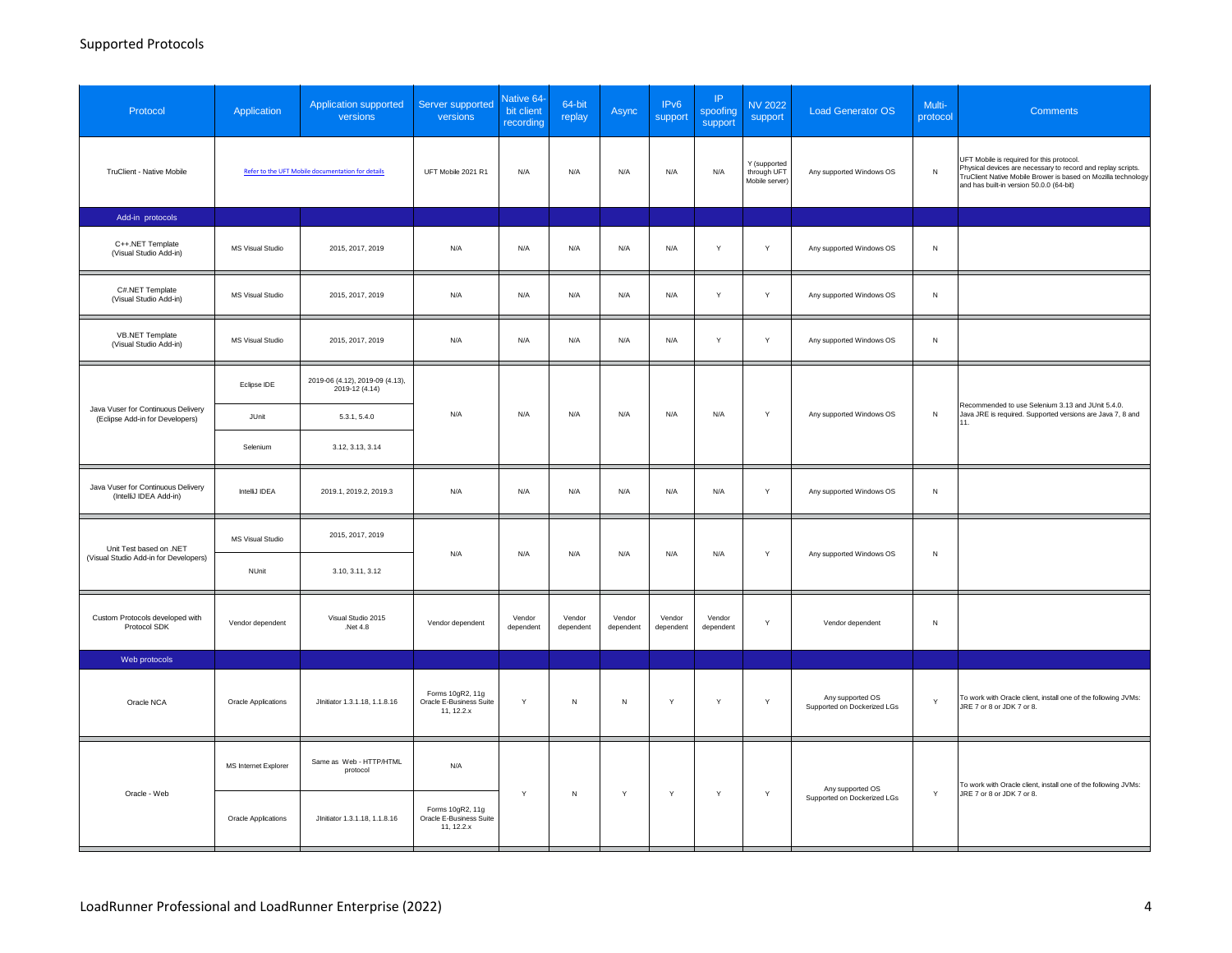| Protocol            | Application                                                                    | Application supported<br>versions                                                 | Server supported<br>versions                                                                                                                        | Native 64-<br>bit client<br>recording | 64-bit<br>replay | Async        | IP <sub>v6</sub><br>support | P <br>spoofing<br>support | <b>NV 2022</b><br>support                       | <b>Load Generator OS</b>                                                                                                              | Multi-<br>protocol                                                                                          | <b>Comments</b>                                                                                                                                                                      |
|---------------------|--------------------------------------------------------------------------------|-----------------------------------------------------------------------------------|-----------------------------------------------------------------------------------------------------------------------------------------------------|---------------------------------------|------------------|--------------|-----------------------------|---------------------------|-------------------------------------------------|---------------------------------------------------------------------------------------------------------------------------------------|-------------------------------------------------------------------------------------------------------------|--------------------------------------------------------------------------------------------------------------------------------------------------------------------------------------|
| SAP - Web           | Same as Web -<br>HTTP/HTML protocol                                            | Same as Web - HTTP/HTML<br>protocol                                               | N/A                                                                                                                                                 | Y                                     | ${\sf N}$        | ${\sf N}$    | Y                           | Y                         | Y                                               | Any supported OS<br>Supported on Dockerized LGs                                                                                       | Y                                                                                                           | DFE is not supported in Linux OSs.                                                                                                                                                   |
| Siebel - Web        | Oracle (Siebel) CRM                                                            | N/A                                                                               | 8, 8.1, 8.2.2 (OpenUI)                                                                                                                              | Y                                     | $\mathsf N$      | $\mathsf{N}$ | Y                           | Y                         | Y                                               | Any supported OS                                                                                                                      | Y                                                                                                           |                                                                                                                                                                                      |
|                     | MS Internet Explorer                                                           | IE 11                                                                             |                                                                                                                                                     | Y                                     |                  |              | $\mathsf{Y}$<br>Υ           |                           |                                                 |                                                                                                                                       |                                                                                                             |                                                                                                                                                                                      |
|                     | MS Edge                                                                        | Edge - latest<br>Chromium-based Edge - latest                                     |                                                                                                                                                     | Y                                     | ${\sf N}$        |              |                             |                           |                                                 |                                                                                                                                       |                                                                                                             |                                                                                                                                                                                      |
|                     | Google Chrome                                                                  | latest                                                                            |                                                                                                                                                     | Y                                     |                  |              |                             |                           |                                                 |                                                                                                                                       |                                                                                                             |                                                                                                                                                                                      |
| Web - HTTP/HTML     | Firefox                                                                        | latest                                                                            | N/A                                                                                                                                                 | ${\sf N}$                             |                  | Y            |                             | $\mathsf{Y}$              | Any supported OS<br>Supported on Dockerized LGs | $\mathsf{Y}$                                                                                                                          | GWT: GWT Request Factory requires GWT 2.7.0 or 2.8.0<br>and Java 1.8.<br>DFE is not supported in Linux OSs. |                                                                                                                                                                                      |
|                     | PCAP                                                                           | libpcap<br>tcpdump                                                                |                                                                                                                                                     |                                       |                  |              |                             |                           |                                                 |                                                                                                                                       |                                                                                                             |                                                                                                                                                                                      |
|                     | Network Sniffer                                                                | WinPcap 4.1.3<br>Wireshark 2.6.0 - 3.2.7<br>Fiddler 4.5.x - 5.0.x<br>HAR file 1.2 |                                                                                                                                                     | N/A                                   |                  |              |                             |                           |                                                 |                                                                                                                                       |                                                                                                             |                                                                                                                                                                                      |
|                     | MS Internet Explorer                                                           | IE 11                                                                             | WSDL 1.0, 1.1<br>SOAP 1.1, 1.2<br>WCF<br><b>UDDI 2, 3</b><br>WS-Security 1.0, 1.1<br>Attachments:<br>Dime, Mime, MTOM,<br>Base64Binary<br>$\sf JMS$ |                                       |                  |              | Y                           | Y                         | Y                                               | Any supported Windows OS<br>Supported on Windows Dockerized<br>LGs                                                                    |                                                                                                             |                                                                                                                                                                                      |
| Web Services        | MS Edge                                                                        | Edge - latest<br>Chromium-based Edge - latest                                     |                                                                                                                                                     | Y                                     | ${\sf N}$        | $\mathsf Y$  |                             |                           |                                                 |                                                                                                                                       | $\mathsf{Y}$                                                                                                | Supported SOAP features:<br>WS HTTP-binding, Net TCP Binding, Named Piped, Basic<br>HTTP Binding and various custom binding, Federation<br>scenarios, WS-SecureConversation,         |
|                     | Google Chrome                                                                  | latest                                                                            |                                                                                                                                                     |                                       |                  |              |                             |                           |                                                 |                                                                                                                                       |                                                                                                             | WS-ReliableMessaging, WS-Addressing,<br>Username Token, X509 Certificate Token, Kerberos Token,<br>Message signature, Message encryption.<br>JMS does not support IP Spoofing or NV. |
|                     | Firefox                                                                        | latest                                                                            |                                                                                                                                                     |                                       |                  |              |                             |                           |                                                 |                                                                                                                                       |                                                                                                             |                                                                                                                                                                                      |
| DevWeb              | N/A                                                                            | N/A                                                                               | N/A                                                                                                                                                 | N/A                                   | Y                | Y            | N                           | N                         | N                                               | Any supported Windows OS<br>RHEL 8.4 64-bit<br>Ubuntu 20.04 64-bit<br>Oracle Enterprise Linux 8 64-bit<br>Supported on Dockerized LGs | N                                                                                                           | Replay is supported only in 64-bit mode.                                                                                                                                             |
| loT protocols       |                                                                                |                                                                                   |                                                                                                                                                     |                                       |                  |              |                             |                           |                                                 |                                                                                                                                       |                                                                                                             |                                                                                                                                                                                      |
| <b>MQTT</b>         | MQTT protocol 3.1, 3.1.1<br>(built-in version with<br>LoadRunner Professional) |                                                                                   | RabbitMQ<br>Mosquitto<br>EMQ<br>HiveMQ                                                                                                              | N/A                                   | $\sf N$          | ${\sf N}$    | ${\sf N}$                   | Y                         | Y                                               | Any supported OS<br>Supported on Dockerized LGs                                                                                       | Y                                                                                                           |                                                                                                                                                                                      |
| .NET/Java protocols |                                                                                |                                                                                   |                                                                                                                                                     |                                       |                  |              |                             |                           |                                                 |                                                                                                                                       |                                                                                                             |                                                                                                                                                                                      |
| .NET                | .NET Framework                                                                 | 3.5 SP1*<br>$4.5.2^* - 4.7.2^*$ , 4.8                                             | N/A                                                                                                                                                 | $Y^{**}$                              | Y                | N            | N/A                         | $\mathsf N$               | Y                                               | Any supported Windows OS<br>Supported on Windows Dockerized<br>LGs                                                                    | $\,N\,$                                                                                                     | Supported on backward compatibility level.<br>* AUTs compiled in "AnyCPU" mode only.                                                                                                 |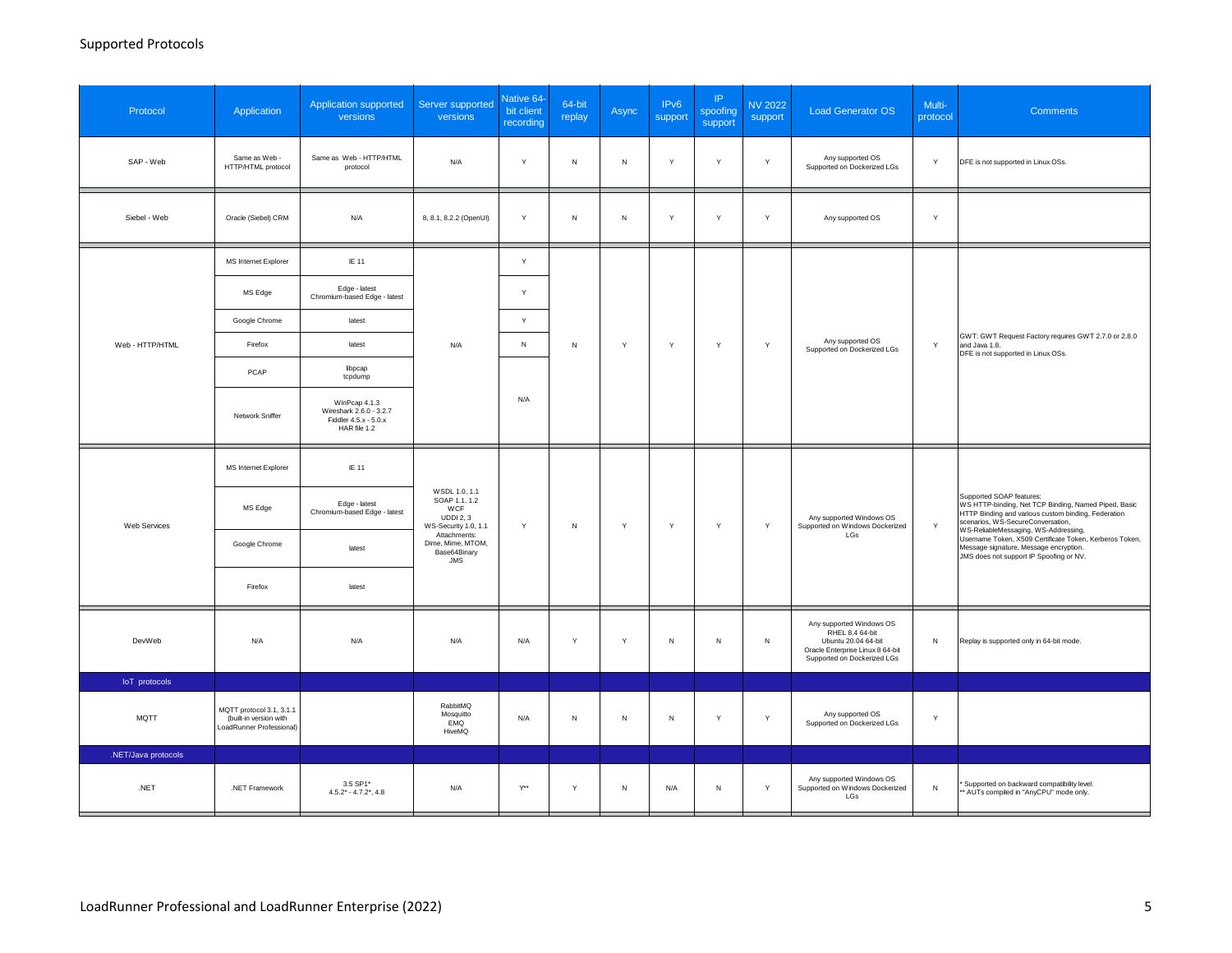| Protocol                     | Application                                                    | Application supported<br>versions | Server supported<br>versions     | Native 64<br>bit client<br>recording | 64-bit<br>replay | Async     | IP <sub>v6</sub><br>support | IP<br>spoofing<br>support | <b>NV 2022</b><br>support | <b>Load Generator OS</b>                        | Multi-<br>protocol | <b>Comments</b>                                                                      |
|------------------------------|----------------------------------------------------------------|-----------------------------------|----------------------------------|--------------------------------------|------------------|-----------|-----------------------------|---------------------------|---------------------------|-------------------------------------------------|--------------------|--------------------------------------------------------------------------------------|
| Java Record Replay           | Oracle JDK, Common<br>OpenJDK distributions<br>$(32/64 - bit)$ | 1.8.x, 11.x, 17.x                 | WebLogic 11.x, 12.1.3<br>Generic | Y                                    | Y                | N         | N/A                         | $\mathsf{N}\,$            | $\mathsf{Y}$              | Any supported OS<br>Supported on Dockerized LGs | $\mathsf N$        | Network Virtualization supports Load Generator mode only.                            |
| Java over HTTP               | Oracle JDK, Common<br>OpenJDK distributions<br>$(32/64-bit)$   | 1.8.x, 11.x, 17.x                 | N/A                              | Y                                    | Y                | N         | Y                           | Y                         | Y                         | Any supported OS                                | ${\sf N}$          |                                                                                      |
|                              | Browser support: IE                                            | Same as in Web - HTTP/HTML        |                                  |                                      |                  |           |                             |                           |                           | Supported on Dockerized LGs                     |                    |                                                                                      |
| Java Vuser                   | Oracle JDK, Common<br>OpenJDK distributions<br>$(32/64-bit)$   | 1.8.x, 11.x, 17.x                 | N/A                              | N/A                                  | $\mathsf Y$      | N         | N/A                         | ${\sf N}$                 | Y                         | Any supported OS<br>Supported on Dockerized LGs | ${\sf N}$          | Network Virtualization supports Load Generator mode only.                            |
| Kafka                        | Oracle JDK, Common<br>OpenJDK distributions<br>(32/64-bit)     | 1.8.x, 11.x, 17.x                 | kafka-clients-2.8.0.jar          | N/A                                  | Y                | N         | N/A                         | ${\sf N}$                 | Y                         | Any supported OS<br>Supported on Dockerized LGs | ${\sf N}$          | Network Virtualization supports Load Generator mode only.                            |
| Mail protocols               |                                                                |                                   |                                  |                                      |                  |           |                             |                           |                           |                                                 |                    |                                                                                      |
| IMAP (Internet Messaging)    | N/A                                                            | N/A                               | N/A                              | $\sf N$                              | ${\sf N}$        | N         | Y                           | Y                         | $\mathsf Y$               | Any supported OS<br>Supported on Dockerized LGs | Y                  |                                                                                      |
| MAPI (Microsoft Exchange)    | Outlook                                                        | 2013, 2016                        | Exchange Server 2013,<br>2016    | N/A                                  | $\sim$           | ${\sf N}$ | N/A                         | ${\sf N}$                 | $\mathsf{Y}$              | Any supported Windows OS                        | ${\sf N}$          | Network Virtualization supports Load Generator mode only.                            |
| POP3 (Post Office Protocol)  | N/A                                                            | N/A                               | N/A                              | $\sf N$                              | ${\sf N}$        | N         | Y                           | Y                         | Y                         | Any supported OS<br>Supported on Dockerized LGs | Y                  | POP3 S: SSL support.                                                                 |
| SMTP (Simple Mail Protocol)  | N/A                                                            | N/A                               | N/A                              | N                                    | ${\sf N}$        | N         | Y                           | Y                         | Y                         | Any supported OS<br>Supported on Dockerized LGs | Y                  | SMTP S: SSL support.                                                                 |
| Database protocols           |                                                                |                                   |                                  |                                      |                  |           |                             |                           |                           |                                                 |                    |                                                                                      |
| ODBC                         | ODBC                                                           | ODBC Driver Mgr 6.1 - 10.0        | N/A                              | Y                                    | Y                | N         | ${\sf N}$                   | ${\sf N}$                 | Y                         | Any supported OS<br>Supported on Dockerized LGs | Y                  |                                                                                      |
| Oracle - 2 Tier              | Oracle Client                                                  | 12c<br>19c                        | Oracle 12c<br>Oracle 19c         | Y                                    | $\mathsf N$      | N         | N                           | $\mathsf N$               | Y                         | Any supported OS<br>Supported on Dockerized LGs | Y                  |                                                                                      |
| Non-Web protocols            |                                                                |                                   |                                  |                                      |                  |           |                             |                           |                           |                                                 |                    |                                                                                      |
| C Vuser                      | N/A                                                            | N/A                               | N/A                              | N/A                                  | Y                | N         | N/A                         | Y                         | Y                         | Any supported OS<br>Supported on Dockerized LGs | ${\sf N}$          | Replay only.                                                                         |
| DNS (Domain Name Resolution) | N/A                                                            | N/A                               | N/A                              | ${\sf N}$                            | ${\sf N}$        | ${\sf N}$ | Y                           | Y                         | Y                         | Any supported OS<br>Supported on Dockerized LGs | ${\sf N}$          | Replay only.                                                                         |
| FTP (File Transfer Protocol) |                                                                | N/A                               | N/A                              | Y                                    | ${\sf N}$        | N         | Y                           | Y                         | Y                         | Any supported OS<br>Supported on Dockerized LGs | Y                  | FTPS is supported in passive mode only.<br>Dockerized LG supports passive mode only. |